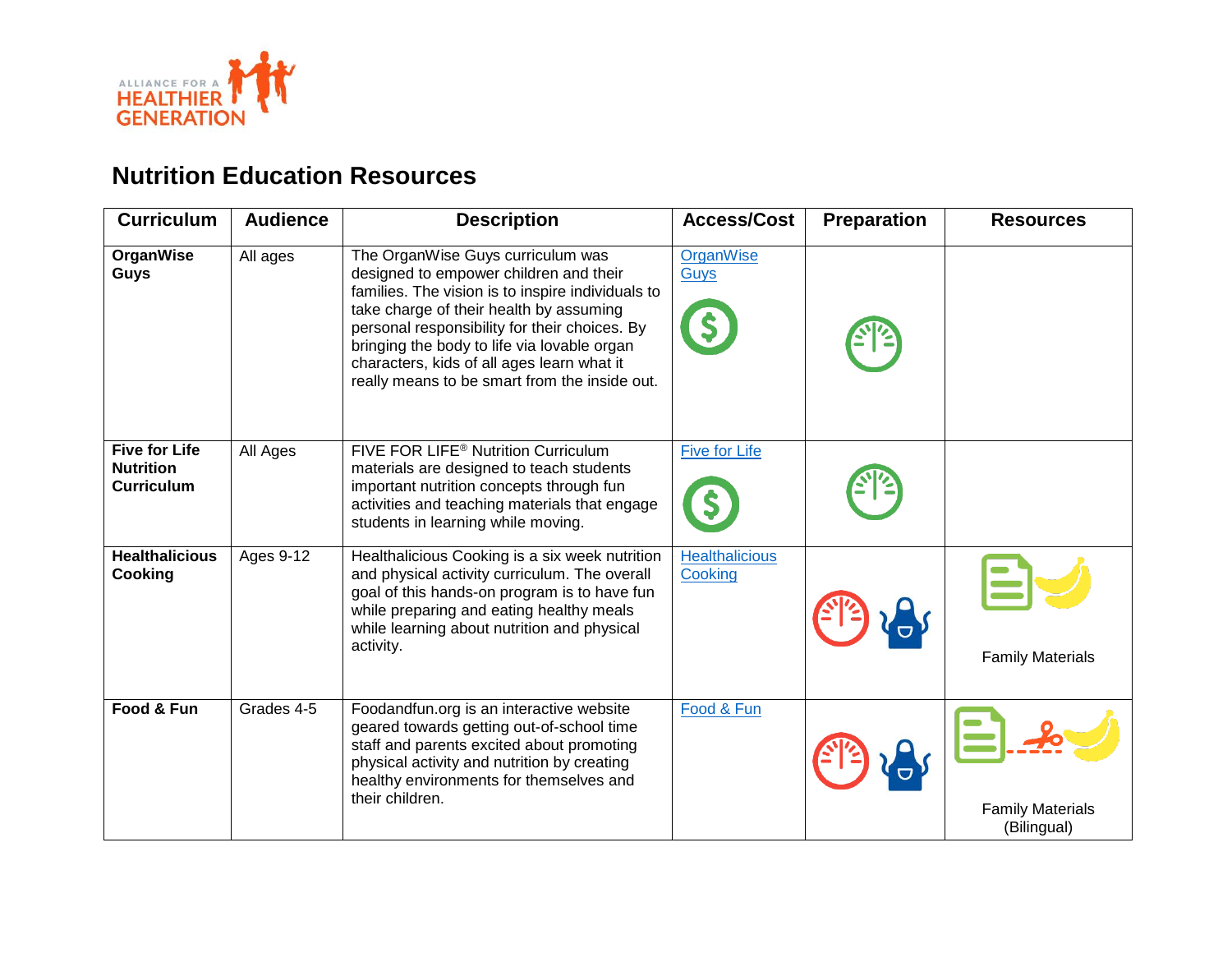| Dig In!                                                              | Grades 5-6   | Explore a world of possibilities in the garden<br>and on your plate using ten inquiry-based<br>lessons that engage 5th and 6th graders in<br>growing, harvesting, tasting, and learning<br>about fruits and vegetables.                                                                                                                                                                                                                      | Dig In!                             | <b>Family Materials</b><br>(Bilingual)                  |
|----------------------------------------------------------------------|--------------|----------------------------------------------------------------------------------------------------------------------------------------------------------------------------------------------------------------------------------------------------------------------------------------------------------------------------------------------------------------------------------------------------------------------------------------------|-------------------------------------|---------------------------------------------------------|
| <b>Serving Up</b><br><b>MyPlate: A</b><br>Yummy<br><b>Curriculum</b> | Grades 1-6   | Serving Up MyPlate is a collection of<br>classroom materials that helps elementary<br>school teachers integrate nutrition education<br>into Math, Science, English Language Arts,<br>and Health. This yummy curriculum<br>introduces the importance of eating from all<br>five food groups using the MyPlate icon and<br>a variety of hands-on activities. Students<br>also learn the importance of physical activity<br>to staying healthy. | <b>Serving Up</b><br><b>MyPlate</b> | <b>Family Materials</b><br>(Bilingual)<br>Possible STEM |
| <b>Discover</b><br><b>MyPlate</b>                                    | Kindergarten | Discover MyPlate is fun and inquiry-based<br>nutrition education that fosters the<br>development of healthy food choices and<br>physically active lifestyles during a critical<br>developmental and learning period for<br>children - kindergarten.                                                                                                                                                                                          | <b>Discover</b><br><b>MyPlate</b>   | <b>Family Materials</b>                                 |
| Grow It, Try It,<br>Like It!                                         | Preschool    | Grow It, Try It, Like It! Nutrition Education Kit<br>Featuring MyPlate is a garden-themed<br>nutrition education kit for child care center<br>staff that introduces children to: three fruits -<br>peaches, strawberries, and cantaloupe, and<br>three vegetables - spinach, sweet potatoes,                                                                                                                                                 | Grow It, Try It,<br>Like It!        | <b>Family Materials</b>                                 |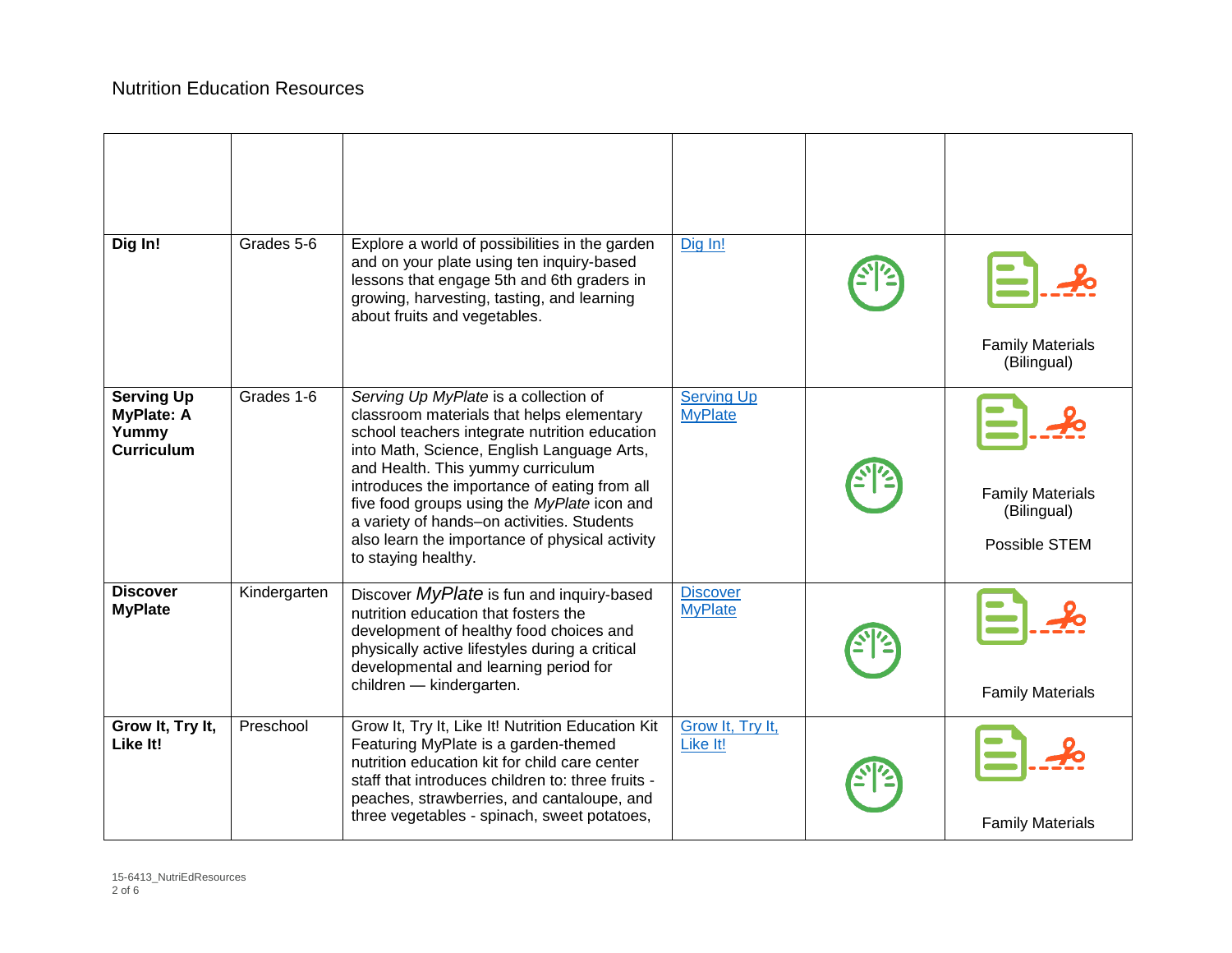|                                                    |             | and crookneck squash. Each set of lessons<br>contains: hands-on activities, planting<br>activities, and nutrition education activities<br>that introduce MyPlate.                                                                                                                                                                                                                                                           |                                                    |                                        |
|----------------------------------------------------|-------------|-----------------------------------------------------------------------------------------------------------------------------------------------------------------------------------------------------------------------------------------------------------------------------------------------------------------------------------------------------------------------------------------------------------------------------|----------------------------------------------------|----------------------------------------|
| <b>SuperTracker</b><br><b>Nutrition</b><br>Lessons | Grades 9-12 | This curriculum uses the engaging,<br>interactive SuperTracker tool to help<br>students think critically about their food and<br>physical activity choices.                                                                                                                                                                                                                                                                 | <b>SuperTracker</b><br><b>Nutrition</b><br>Lessons | Possible STEM                          |
| Growing<br><b>Healthy Habits</b>                   | Grades K-5  | This set of nine chapters for teaching and<br>demonstrating nutrition education to youth. It<br>includes gardening lessons, but it can also<br>be used effectively without a garden.                                                                                                                                                                                                                                        | <b>Growing Healthy</b><br><b>Habits</b>            | Possible STEM                          |
| <b>Nutrition</b><br><b>Nuggets</b>                 | All ages    | This curriculum is designed for youth in after-<br>school settings. Each of the 12 lessons<br>provides basic nutrition information as well<br>as two activities that engage participants in a<br>variety of food-related tasks. This curriculum<br>provides opportunities for students to<br>develop cooking skills and to try new foods.<br>Recipes are quick and easy to make and are<br>designed for after-school sites. | <b>Nutrition</b><br><b>Nuggets</b>                 |                                        |
| <b>ReFresh</b>                                     | Grades 4-5  | Rather than presenting nutrition as a stand-<br>alone topic, lessons relate to topic areas<br>within math, language arts, social studies,<br>art, and science, technology, engineering<br>and math curriculum. ReFresh focuses on<br>increasing exposure to fruits, vegetables and<br>whole grains through fun and engaging<br>hands-on activities, food demonstrations and                                                 | <b>ReFresh</b>                                     | <b>Family Materials</b><br>(Bilingual) |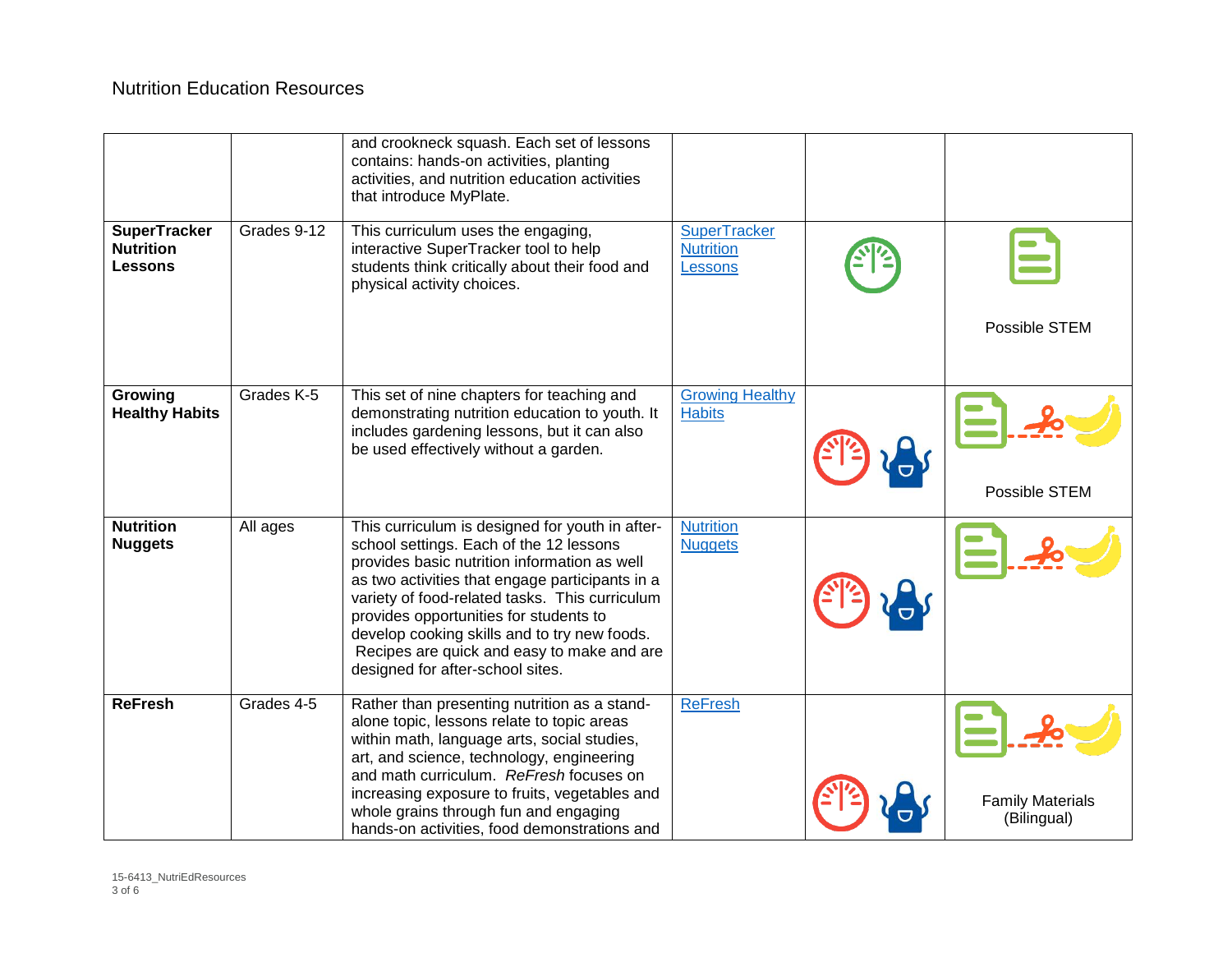|                                          |                    | tastings. A one-page family newsletter is<br>sent home with participants to reinforce each<br>theme. The newsletters are available in<br>English and Spanish.                                                                                                                                                                                                                                                                             |                                          | Possible STEM           |
|------------------------------------------|--------------------|-------------------------------------------------------------------------------------------------------------------------------------------------------------------------------------------------------------------------------------------------------------------------------------------------------------------------------------------------------------------------------------------------------------------------------------------|------------------------------------------|-------------------------|
| Up for the<br>Challenge                  | All ages           | This fitness, nutrition and health curriculum is<br>designed for all grades. It is easily adaptable<br>to any in- or out-of-school youth setting. The<br>chapters contain multiple lessons on physical<br>activity, nutrition and healthy decision<br>making. Lessons focus on nutrition and/or<br>physical activities and include essential<br>information for instructors, food preparation<br>instructions and supplies, and handouts. | Up for the<br>Challenge                  | <b>Family Materials</b> |
| <b>Nourish</b><br><b>Interactive</b>     | Grades 5-12        | This curriculum offers a set of resources to<br>open a meaningful conversation about food<br>and sustainability. Beautifully designed and<br>brimming with big ideas, the materials<br>contain a viewing guide, seven learning<br>activities, student handouts, a bibliography,<br>and a glossary.                                                                                                                                        | <b>Nourish</b><br>Interactive            | Possible STEM           |
| Passport to<br><b>Nutrition</b>          | $K-6$              | Collect stickers on your Passport to Nutrition<br>as you learn about eating right,<br>Staying active and being a healthy kid! You'll<br>find fun activities, experiments and kid<br>challenges that will boost your nutrition<br>know-how, help you learn how to make your<br>plate look like MyPlate and lots more!                                                                                                                      | Passport to<br><b>Nutrition</b>          |                         |
| <b>Exploring</b><br><b>Food Together</b> | Early<br>Childhood | This toolkit is composed of simple activities<br>to help kids learn about new foods and start<br>building the skills to make healthy food<br>choices. Each activity in this book includes<br>nutrition education objectives, child<br>development and early learning objectives,                                                                                                                                                          | <b>Exploring Food</b><br><b>Together</b> |                         |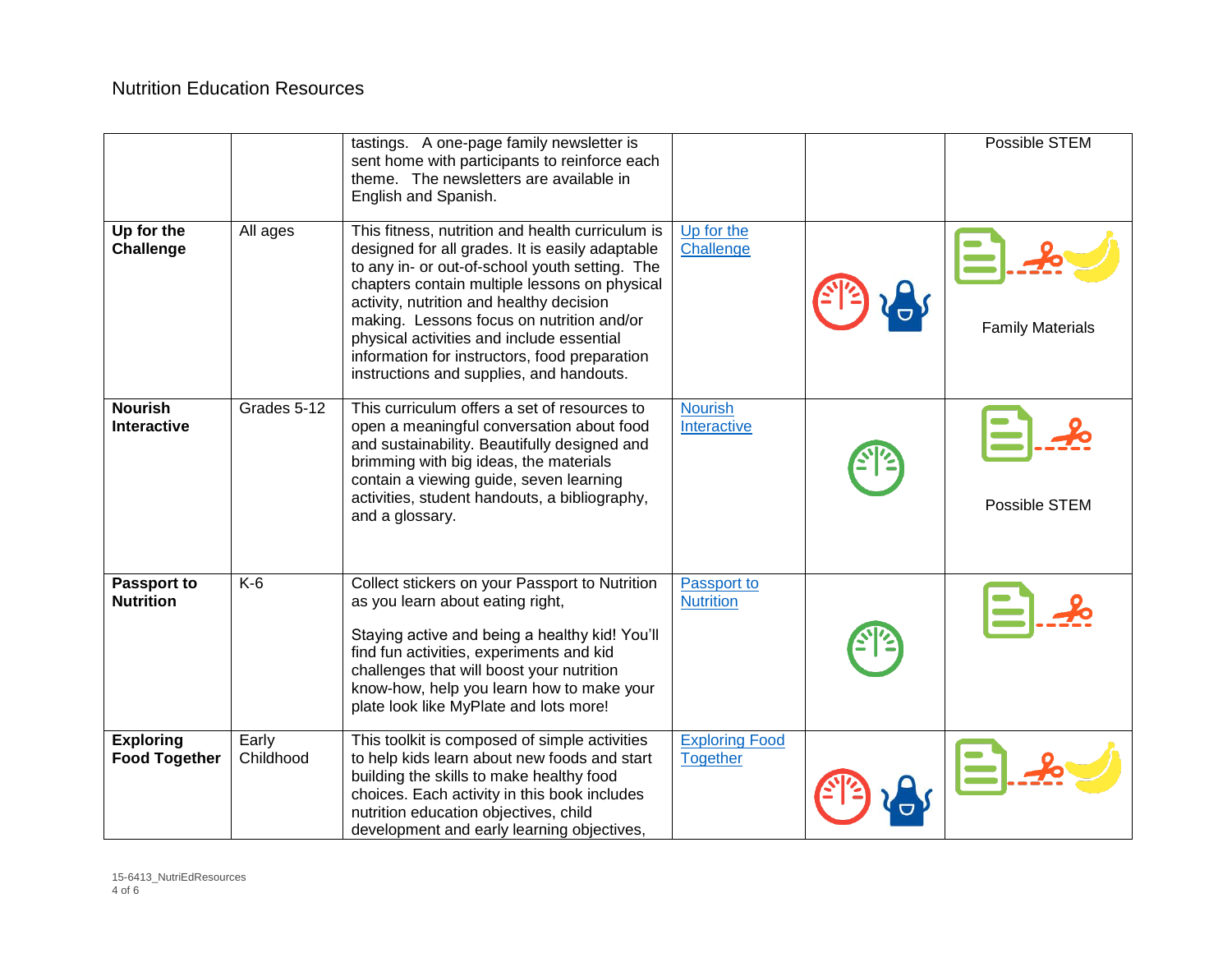|                           |          | and a recommended books list.                                                                                                                                                                                                                                                                                                                                                           |                        | <b>Bilingual Materials</b>                                                                            |
|---------------------------|----------|-----------------------------------------------------------------------------------------------------------------------------------------------------------------------------------------------------------------------------------------------------------------------------------------------------------------------------------------------------------------------------------------|------------------------|-------------------------------------------------------------------------------------------------------|
| Cooking<br><b>Matters</b> | All ages | Community partners that serve low-income<br>families offer six-week Cooking Matters<br>courses to adults, kids and families. Seven<br>specialize curricula cover nutrition and<br>healthy eating, food preparation, budgeting<br>and shopping. Cooking Matters culinary and<br>nutrition volunteers teach these cooking-<br>based courses at a variety of community-<br>based agencies. | <b>Cooking Matters</b> | <b>Note: Please inquire in</b><br>your community about<br>community partners<br>offering this course. |